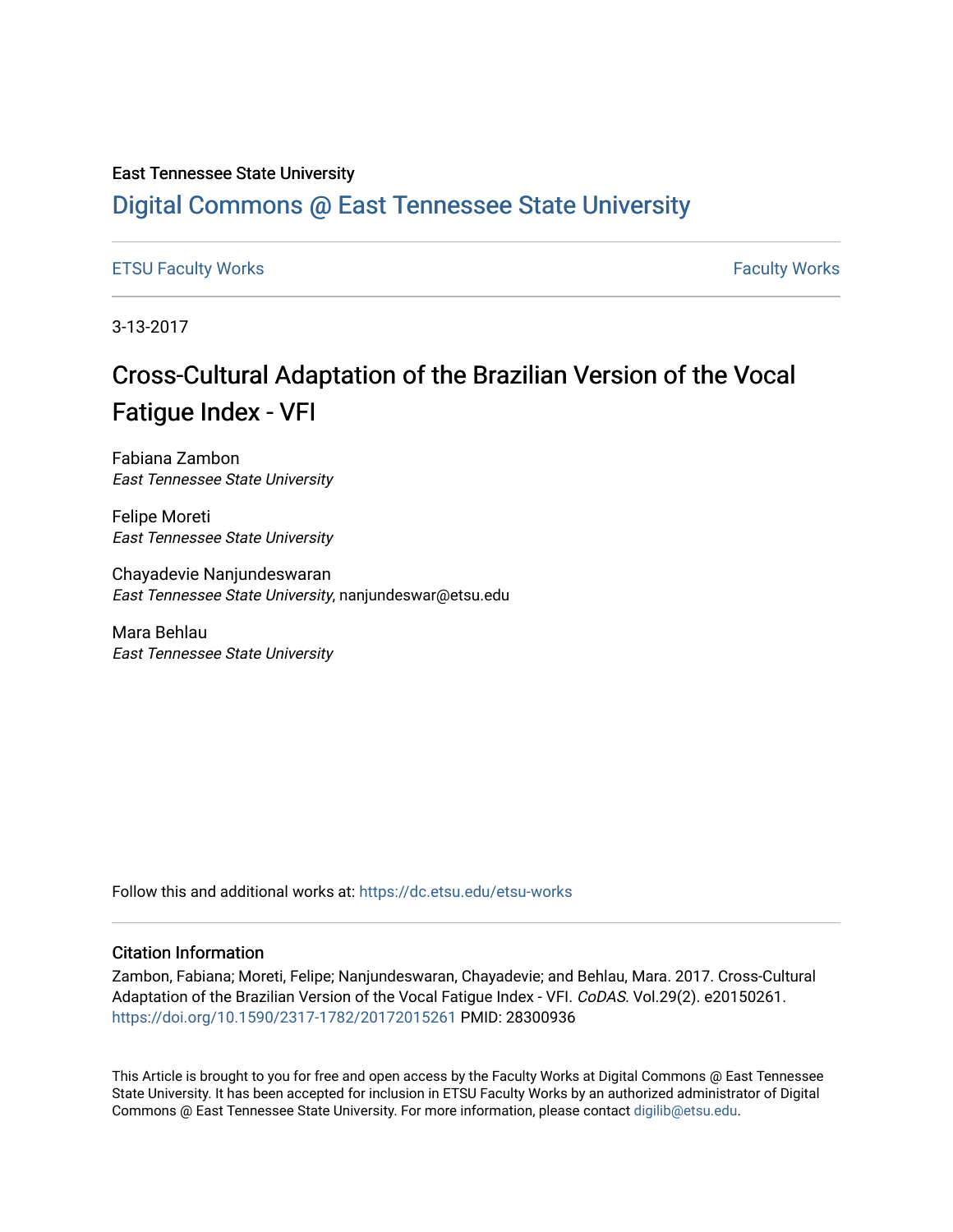## Cross-Cultural Adaptation of the Brazilian Version of the Vocal Fatigue Index - VFI

## Copyright Statement

This is an article published in open access (Open Access) under the Creative Commons Attribution license, which allows use, distribution and reproduction in any medium, without restrictions as long as the original work is correctly cited.

## Creative Commons License



This work is licensed under a [Creative Commons Attribution 4.0 International License.](https://creativecommons.org/licenses/by/4.0/)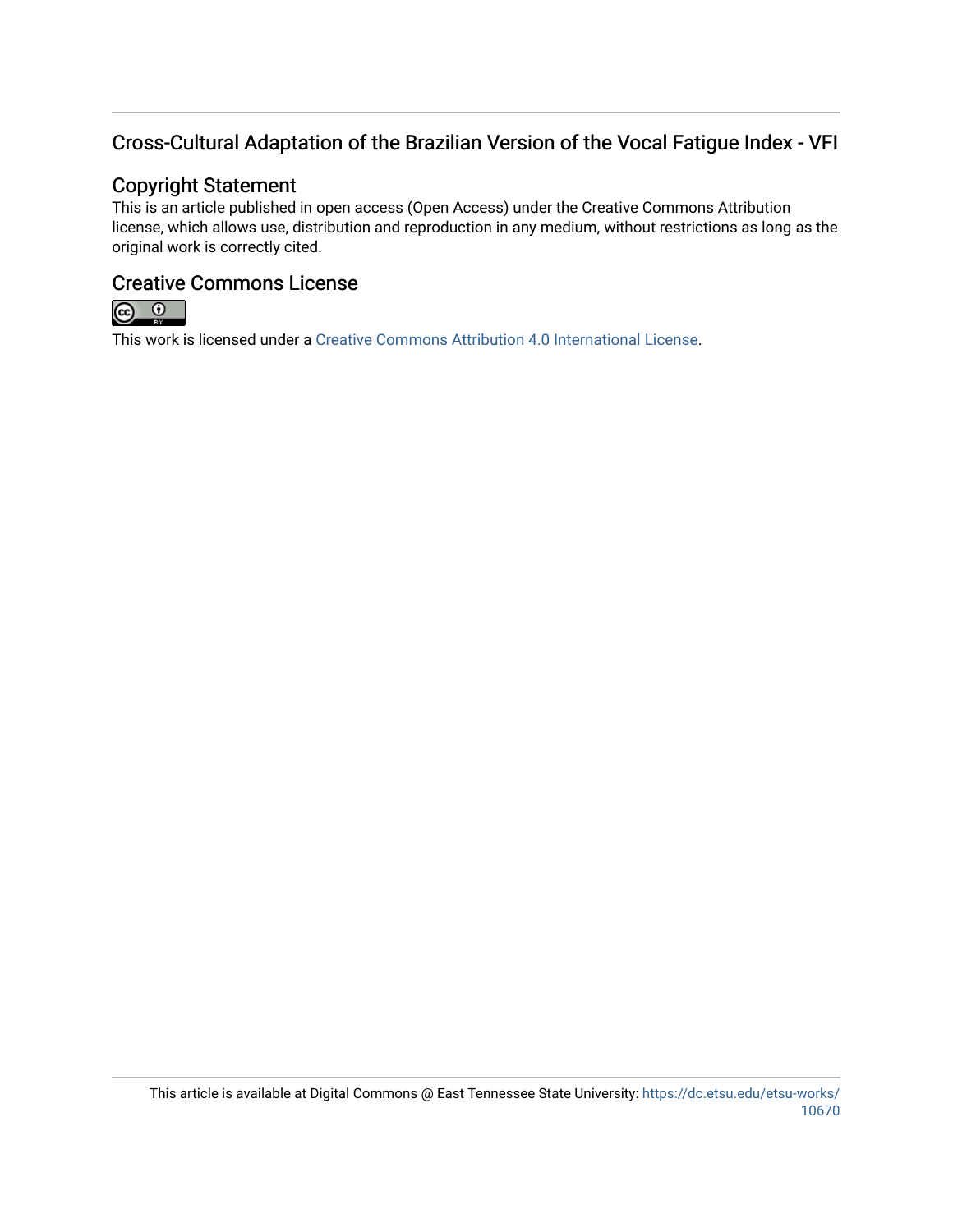## **Brief Communication**

### *Comunicação Breve*

Fabiana Zambon<sup>1,2,3</sup> Felipe Moreti<sup>1,2</sup> Chayadevie Nanjundeswaran4 Mara Behlau<sup>1,2</sup>

### **Keywords**

Voice Dysphonia Fatigue Protocols Translating Speech, Language and Hearing Sciences

# **Descritores**

Voz Disfonia Fadiga Protocolos Tradução Fonoaudiologia

### **Correspondence address:**

Fabiana Zambon Sindicato dos Professores de São Paulo – SINPRO-SP Rua Borges Lagoa, 208, Vila Clementino, São Paulo (SP), Brazil, CEP: 04038-000. E-mail: fabiana@sinprosp.org.br

**Received:** October 14, 2015

**Accepted:** March 01, 2016

# Cross-cultural adaptation of the Brazilian version of the Vocal Fatigue Index – VFI

# *Equivalência cultural da versão brasileira do Vocal Fatigue Index – VFI*

### **ABSTRACT**

The purpose of this study was to perform the cultural adaptation of the Brazilian version of the Vocal Fatigue Index (VFI). Two Brazilian bilingual speech-language pathologists (SLP) translated the original version of the VFI in English into Portuguese. The translations were reviewed by a committee of five voice specialist SLPs resulting in the final version of the instrument. A third bilingual SLP back-translated this final version and the same committee reviewed the differences from its original version. The final Portuguese version of the VFI, as in the original English version, was answered on a categorical scale of 0-4 indicating the frequency they experience the symptoms: 0=never, 1=almost never, 2=sometimes, 3=almost always, and 4=always. For cultural equivalence of the Portuguese version, the option "not applicable" was added to the categorical scale and 20 individuals with vocal complaints and dysphonia completed the index. Questions considered "not applicable" would be disregarded from the Brazilian version of the protocol; no question had to be removed from the instrument. The Brazilian Portuguese version was entitled "Índice de Fadiga Vocal – *IFV"* and features 19 questions, equivalent to the original instrument. Of the 19 items, 11 were related with tiredness of voice and voice avoidance, five concerned physical discomfort associated with voicing, and three were related to improvement of symptoms with rest or lack thereof. The Brazilian version of the VFI presents cultural and linguistic equivalence to the original instrument. The *IFV* validation into Brazilian Portuguese is in progress.

#### **RESUMO**

O objetivo deste estudo foi desenvolver a equivalência cultural da versão brasileira do protocolo Vocal Fatigue Index – VFI. Dois fonoaudiólogos brasileiros bilíngues traduziram a versão original do VFI do inglês para o português. As traduções foram revisadas pelos pesquisadores e por um comitê de cinco fonoaudiólogos especialistas em voz, chegando-se a uma versão final do instrumento. Um terceiro fonoaudiólogo bilíngue retrotraduziu essa versão final e o mesmo comitê reviu as diferenças em relação à versão original. A versão final em português do protocolo VFI, assim como o original em inglês, é respondida de acordo com a frequência de ocorrência em que se experienciam os sintomas:  $0 =$  nunca,  $1 =$  quase nunca,  $2 =$  às vezes,  $3 =$  quase sempre e  $4 =$  sempre. Para a equivalência cultural da versão em português, a opção "não aplicável" foi acrescida na chave de respostas e 20 indivíduos com queixa vocal e disfonia completaram o instrumento. Se alguma questão fosse considerada "não aplicável", seria eliminada da versão brasileira do protocolo; nenhuma questão foi eliminada do instrumento. A versão em português brasileiro foi intitulada Índice de Fadiga Vocal – IFV e apresenta 19 questões, da mesma forma que o instrumento original. Dos 19 itens, 11 referem-se à fadiga e restrição vocal, 5, ao desconforto físico associado à voz e 3 à recuperação dos sintomas com o repouso. A versão para o português brasileiro do VFI apresenta equivalência cultural e linguística em relação ao instrumento original. A validação do IFV para o português brasileiro está em andamento.

Study carried out at Speech-Language Pathology and Audiology Department of the "Universidade Federal de São Paulo" – UNIFESP - São Paulo (SP), Brazil.

- 1 Universidade Federal de São Paulo UNIFESP São Paulo (SP), Brazil.
- 2 Centro de Estudos da Voz CEV São Paulo (SP), Brazil.
- 3 Sindicato dos Professores de São Paulo SINPRO-SP São Paulo (SP), Brazil.
- 4 East Tennessee State University Johnson City (TN), United States of America.
- **Financial support:** "Coordenação de Aperfeiçoamento de Pessoal de Nível Superior" CAPES.

**Conflict of interests:** nothing to declare.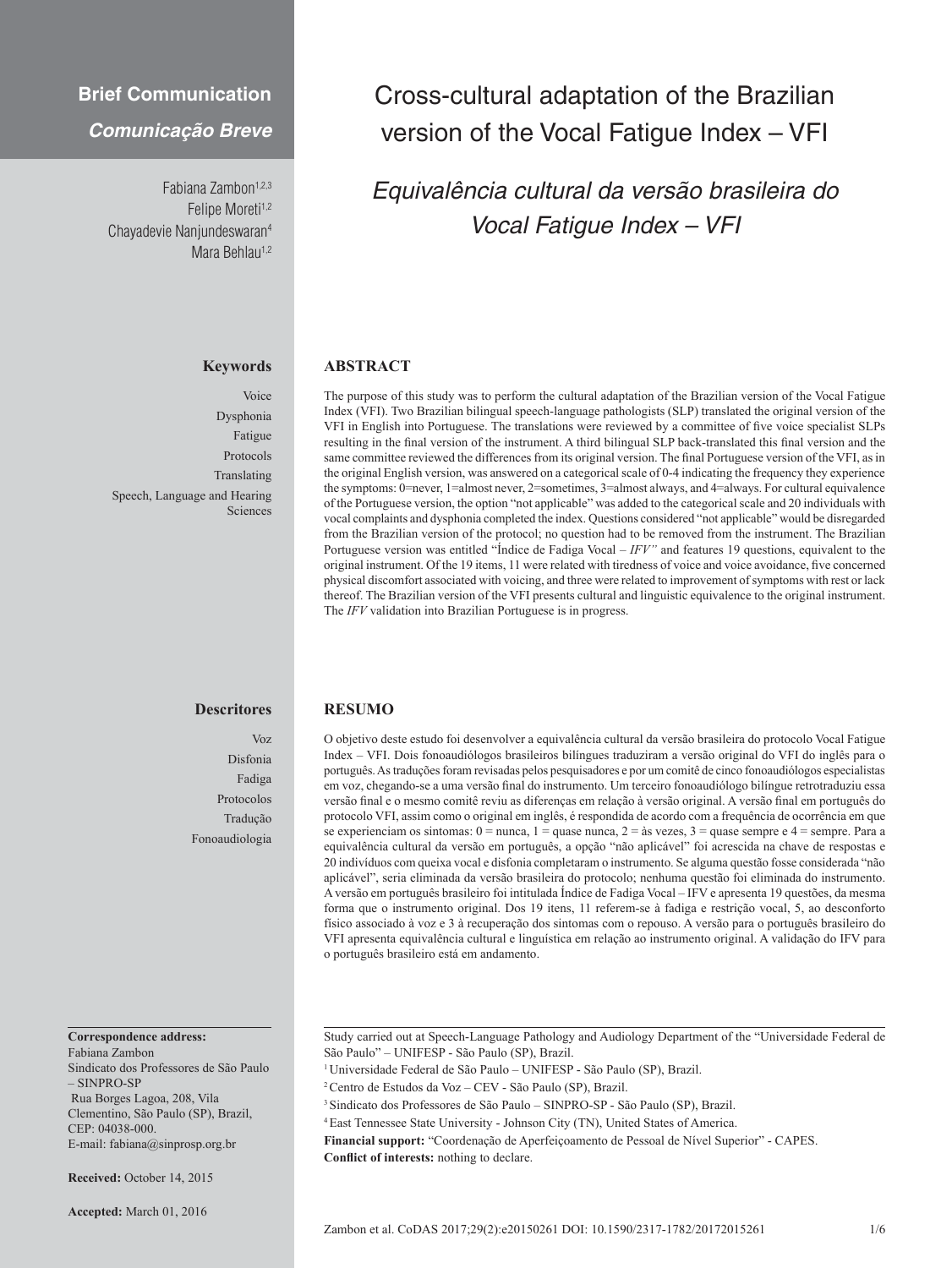### **INTRODUCTION**

Vocal fatigue is an individual perception manifested by increased vocal effort associated with increased vocal demands, which improves with voice rest $(1)$ . Vocal fatigue is also described as a symptom of vocal change or when associated with negative behaviors, as the cause of dysphonia<sup> $(2)$ </sup>. Frequently, presence of vocal fatigue is assessed by the presence of a variety of symptoms<sup>(3-5)</sup>. Various definitions of vocal fatigue exist in the literature resulting in increased difficulty to accurately assess vocal fatigue from the patient perspective $(6,7)$ .

Recently, an American group of researchers developed and validated the Vocal Fatigue Index  $-$  VFI<sup> $(7)$ </sup>, a tool that assists in the reliable identification of individuals with vocal fatigue. The American English protocol has 19 questions divided into three domains: tiredness of the voice and voice avoidance, physical discomfort associated with voicing, and improvement of symptoms with rest or lack thereof<sup> $(7)$ </sup>.

According to the international Scientific Advisory Committee of Medical Outcomes Trust standards<sup>(8)</sup>, any instrument must be validated to be used in another language and culture. The first step for this validation is the cultural and linguistic adaptation, thus, language, cultural and social differences that might exist for the application of the instrument in the new culture and language are addressed.

Therefore, the aim of this study was to perform the cultural equivalence of the VFI for Brazilian Portuguese by its cultural and linguistic adaptation.

### **METHODS**

This prospective research was approved by the Research Ethics Committee of the "Universidade Federal Sao Paulo" - UNIFESP (CAAE: 09205412.1.0000.5505 under the protocol number 159.968, date: 29.11.2012). All study participants agreed to participate and signed an Informed Consent Form.

The VFI<sup>(7)</sup> was translated into Brazilian Portuguese by two Brazilian bilingual speech-language pathologists (Translator 1 - T1 and Translator 2 - T2), who conducted the conceptual translation. The translations were analyzed and compared by a committee of five speech-language pathologists specialized in voice with proficiency in English. Differences were discussed and, if necessary, modifications were made, resulting in the final translated version (Portuguese version - PV).

A third Brazilian bilingual speech-language pathologist, who did not participate in the previous steps, back-translated the final version into English. This version was compared to the original English version of the protocol resulting in the Portuguese version with semantic and language adaptation. Any conceptual differences were again discussed by the researchers and by the same committee who participated in the previous step, resulting in the final version with cultural and linguistic equivalence of the VFI.

The final version in Portuguese, as well as the original version in English, are completed on a categorical scale according to frequency of occurrence of symptoms:  $0 =$  never,  $1 =$  almost

never,  $2 =$  sometimes,  $3 =$  almost always, and  $4 =$  always. For the cultural equivalence of the Portuguese version, the option "not applicable" was added to the categorical scale and 20 individuals with vocal complaints and dysphonia were asked to complete the Portuguese version of the VFI. The questions considered as "not applicable" were disregarded from the Brazilian version.

Inclusion criteria for the 20 individuals were presence of vocal complaints and any type, degree and etiology of dysphonia. Exclusion criteria were use of medications for psychiatric diseases and/or presenting any neurological disorder that prevented the understanding of the questionnaire.

### **RESULTS**

The Brazilian Portuguese version of VFI was entitled "Índice de Fadiga Vocal – IFV". The participants did not choose "not applicable" for any of the questions and hence no question had to be eliminated or modified in the linguistic and cultural adaptation. The translation protocol and cultural adaptation process are found in Chart 1.

As in the original VFI, the translated version has 19 questions divided into three domains: the first consists of eleven items related to tiredness of the voice and voice avoidance; the second has five items about physical discomfort associated with voicing, and the third has three items regarding improvement of symptoms with rest or lack thereof (Appendix A).

### **DISCUSSION**

Vocal fatigue is a current topic with relevance to research on dysphonic individuals or at risk populations $(3-5)$ . Few studies have developed specific instruments for self-assessment of vocal fatigue, and none has been developed or validated for Brazilian Portuguese, which makes the cultural and linguistic adaptation necessary as the first step for the validation of such instrument<sup>(8)</sup>.

The cultural and linguistic adaptation aims to adjust the items of an instrument for its use for the population in concern; therefore, any sociocultural differences between cultures and languages are solved. It is important to highlight that this is not a literal translation of the original instrument<sup> $(8)$ </sup>, thus, it can be used in individuals from the target culture. Such methodology of cultural adaptation has been utilized for the translation and validation of other Brazilian Portuguese instruments of the speech language pathology field $(9-15)$ .

With the completion of translation and adaptation for Brazilian Portuguese, the "*IFV*" validation process was initiated. The aim of the validation is to demonstrate the psychometric properties of validity, reliability, and sensitivity of the Brazilian version, which enables its reliable use for research and clinical practice<sup>(8)</sup>. Future research with the "*IFV*" can compare vocal fatigue aspects of dysphonic individuals with other self-assessment instruments, or include vocal fatigue characteristics as a multidimensional evaluation item for at risk groups.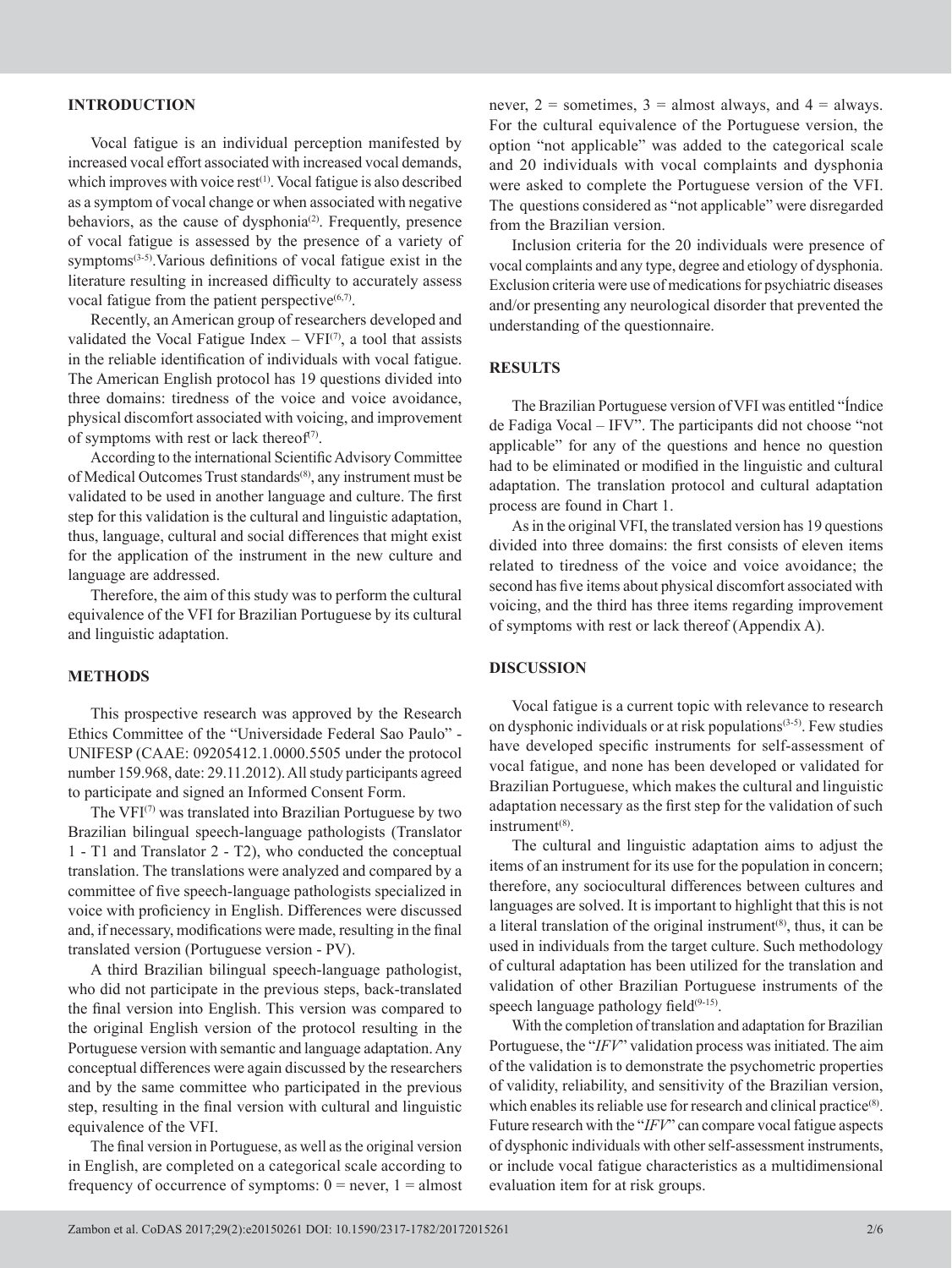| Questions                | Original version in<br>English(7)                                      | Translation into Brazilian Portuguese                                                                                                                                                                                                                   | Back-translation of the PV<br>into English                                     | semantic and language<br>language-pathologists:<br>Committee of speech<br>equivalence | language-pathologists:<br>Committee of speech<br>cultural and linguistic<br>equivalence |
|--------------------------|------------------------------------------------------------------------|---------------------------------------------------------------------------------------------------------------------------------------------------------------------------------------------------------------------------------------------------------|--------------------------------------------------------------------------------|---------------------------------------------------------------------------------------|-----------------------------------------------------------------------------------------|
| $\overline{\phantom{0}}$ | after a period of voice<br>I don't feel like talking<br>use            | após o período de uso vocal<br>PV: Fico sem vontade de falar depois que falei um pouco<br>ar depois que falei um pouco<br>T2: Perco a vontade de falar<br>T1: Fico sem vontade de fal<br>mais<br>mais                                                   | had been speaking quite a bit<br>I don't feel like talking after I             | depois de ter conversado por<br>Não tenho vontade de falar<br>algum tempo             | depois que falei um pouco<br>Fico sem vontade de falar<br>mais                          |
| $\sim$                   | My voice feels tired<br>when I talk more                               | quando eu falo demais<br>quando eu falo muito<br>quando falo muito<br>PV: Minha voz fica cansada<br>T1: Minha voz fica cansada<br>T2: Minha voz fica cansada                                                                                            | My voice gets tired when I<br>speak a lot                                      | Minha voz fica cansada<br>quando eu falo muito                                        | Minha voz fica cansada<br>quando eu falo muito                                          |
| S                        | I experience increased<br>sense of effort with<br>talking              | T1: Sinto que o esforço aumenta na medida em que estou<br>PV: Sinto que faço mais esforço quando eu falo<br>T2: Sinto que faço muito esforço para falar<br>falando                                                                                      | I feel that I strain more when<br>I speak                                      | Sinto que faço mais força<br>quando falo                                              | Sinto que o esforço aumenta<br>enquanto falo                                            |
| 4                        | My voice gets hoarse<br>with voice use                                 | T1: Minha voz fica rouca depois de um tempo de fala<br>PV: Minha voz fica rouca depois de falar<br>T2: Minha voz fica rouca quando falo                                                                                                                 | My voice gets hoarse after I<br>speak                                          | Minha voz fica rouca depois<br>que falo                                               | Minha voz fica rouca depois<br>que falo                                                 |
| 5                        | It feels like work to use<br>my voice                                  | PV: Tenho que fazer força para produzir a voz<br>T1: Tenho que fazer força para produzir a voz<br>T2: Tenho que forçar para produzir a voz                                                                                                              | I have to strain to phonate                                                    | Preciso fazer força para falar                                                        | Tenho que fazer força para<br>produzir a voz                                            |
| 6                        | limit my talking after a<br>period of voice use<br>I tend to generally | T1: Procuro evitar falar depois que usei muito a voz<br>T2: Eu geralmente poupo minha voz após usá-la<br>PV: Tento evitar falar depois que falei muito                                                                                                  | I try to avoid speaking after I<br>talked a lot                                | Evito conversar depois que<br>falei muito                                             | Procuro evitar falar depois<br>que usei muito a voz                                     |
| $\overline{ }$           | I avoid social situations<br>when I know I have to<br>talk more        | quando sei que falarei muito<br>T1: Evito situações sociais quando sei que vou ter que<br>T2: Evito situações sociais onde sei que falarei muito<br>PV: Evito situações sociais<br>falar muito                                                          | I avoid social meetings when<br>I know I will speak a lot                      | Evito eventos sociais quando<br>sei que terei que falar muito                         | quando sei que vou ter que<br>Evito situações sociais<br>falar muito                    |
| ${}^{\circ}$             | my family after a work<br>I feel I cannot talk to<br>day               | PV: Tenho problemas para falar com minha família depois<br>T1: Depois de um dia de trabalho sinto dificuldades para<br>T2: Sinto que não consigo falar com minha família após<br>falar com minha família<br>de um dia de trabalho<br>um dia de trabalho | I have trouble to talk to my<br>family after a day of work                     | depois de um dia de trabalho<br>conversar com minha família<br>Tenho dificuldade em   | Tenho dificuldades para falar<br>com minha família depois de<br>um dia de trabalho      |
| Θ                        | It is effortful to produce<br>my voice after a period<br>of voice use  | PV: Tenho que fazer força para produzir a voz depois que<br>T1: Tenho que fazer força para produzir a voz depois que<br>e uso vocal requer muita<br>T2: Falar após um período d<br>falei um pouco mais<br>falei um pouco mais<br>energia                | I have to make an effort to<br>phonate after I had been<br>talking quite a bit | Preciso fazer certo esforço<br>conversado por um tempo<br>para falar depois de ter    | Tenho que fazer força para<br>produzir a voz depois que<br>falei um pouco mais          |
| $\frac{1}{2}$            | project my voice with<br>I find it difficult to<br>voice use           | PV: Tenho dificuldades em projetar minha voz quando falo<br>T1: Tenho dificuldades de projetar a minha voz na medida<br>T2: É difícil projetar minha voz<br>em que vou falando                                                                          | I have trouble projecting my<br>voice when I speak                             | projetar minha voz quando<br>Tenho dificuldade para<br>falo                           | Tenho dificuldade para<br>projetar a minha voz<br>enquanto falo                         |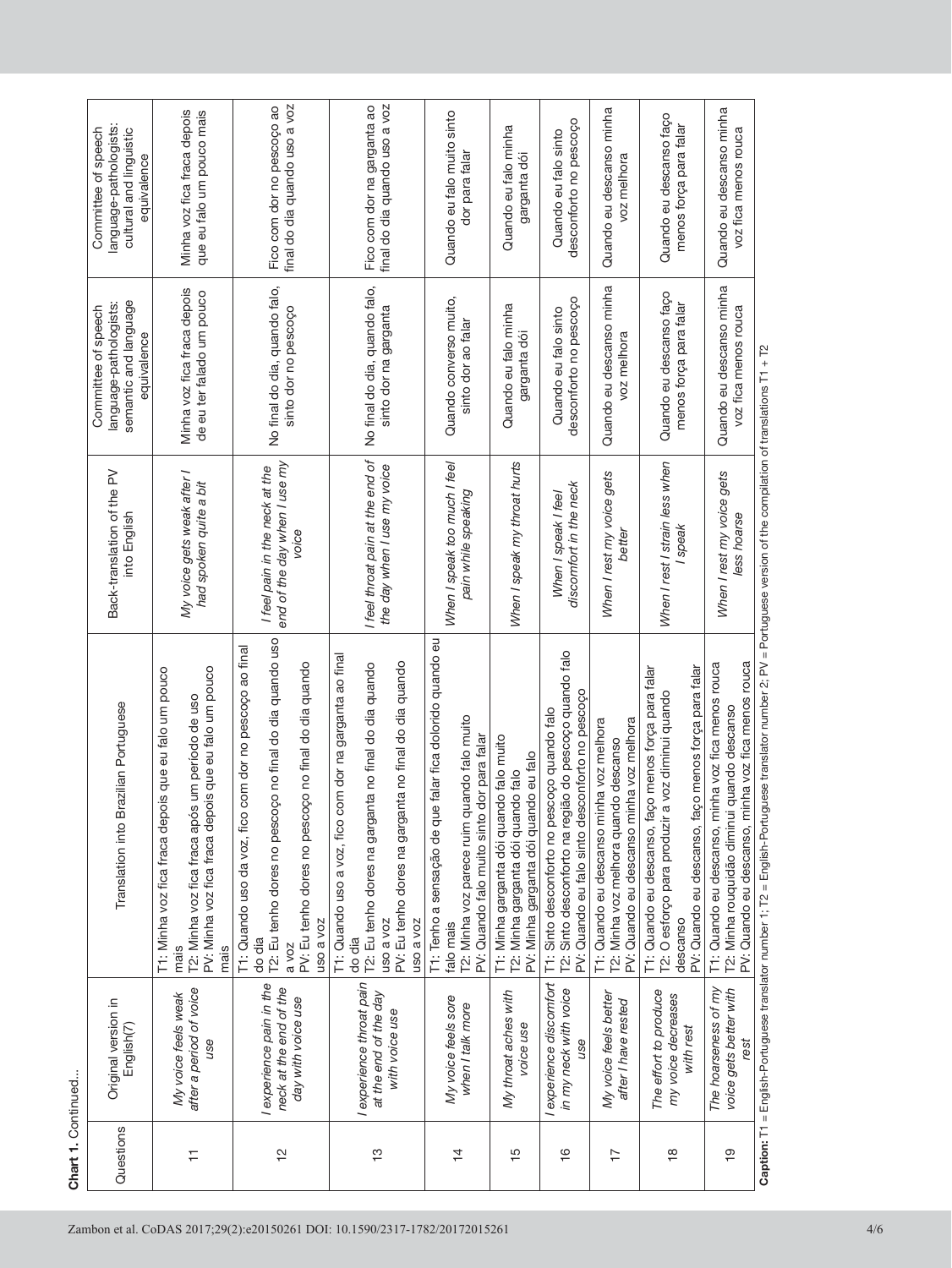### **CONCLUSION**

The Brazilian Portuguese version of the instrument, "Índice de Fadiga Vocal – IFV", presents cultural and linguistic equivalence to its original version, Vocal Fatigue Index - VFI. The validation of the VFI for Brazilian Portuguese is ongoing.

#### **REFERENCES**

- 1. Solomon NP. Vocal fatigue and its relation to vocal hyperfunction. Int J Speech-Language Pathol. 2008;10(4):254-66[. PMid:20840041.](http://www.ncbi.nlm.nih.gov/entrez/query.fcgi?cmd=Retrieve&db=PubMed&list_uids=20840041&dopt=Abstract) [http://](http://dx.doi.org/10.1080/14417040701730990) [dx.doi.org/10.1080/14417040701730990.](http://dx.doi.org/10.1080/14417040701730990)
- Welham NV, Mclagan MA. Vocal fatigue: current knowledge and future directions. J Voice. 2003;17(1):21-30. [PMid:12705816.](http://www.ncbi.nlm.nih.gov/entrez/query.fcgi?cmd=Retrieve&db=PubMed&list_uids=12705816&dopt=Abstract) [http://dx.doi.](http://dx.doi.org/10.1016/S0892-1997(03)00033-X) [org/10.1016/S0892-1997\(03\)00033-X.](http://dx.doi.org/10.1016/S0892-1997(03)00033-X)
- 3. Kostyk BE, Rochet AP. Laryngeal airway resistance in teachers with vocal fatigue: a preliminary study. J Voice. 1998;12(3):287-99[. PMid:9763179.](http://www.ncbi.nlm.nih.gov/entrez/query.fcgi?cmd=Retrieve&db=PubMed&list_uids=9763179&dopt=Abstract) [http://dx.doi.org/10.1016/S0892-1997\(98\)80019-2](http://dx.doi.org/10.1016/S0892-1997(98)80019-2).
- 4. Sivasankar M. Effects of vocal fatigue on voice parameters of Indian Teachers. Indian J Otolaryngol Head Neck Surg. 2002;54(3):245-7. [PMid:23119905.](http://www.ncbi.nlm.nih.gov/entrez/query.fcgi?cmd=Retrieve&db=PubMed&list_uids=23119905&dopt=Abstract)
- 5. Laukkanem AM, Ilomaki I, Leppanen K, Vilkman E. Acoustic measures and self-reports of vocal fatigue by female teachers. J Voice. 2008;22(3):283-9. [PMid:17134877.](http://www.ncbi.nlm.nih.gov/entrez/query.fcgi?cmd=Retrieve&db=PubMed&list_uids=17134877&dopt=Abstract) [http://dx.doi.org/10.1016/j.jvoice.2006.10.001.](http://dx.doi.org/10.1016/j.jvoice.2006.10.001)
- 6. Paolillo NP, Pantaleo G. Development and validation of the voice fatigue handicap questionnaire (VFHQ): clinical, psychometric, and psychosocial facets. J Voice. 2015;29(1):91-100[. PMid:25261955.](http://www.ncbi.nlm.nih.gov/entrez/query.fcgi?cmd=Retrieve&db=PubMed&list_uids=25261955&dopt=Abstract) [http://dx.doi.](http://dx.doi.org/10.1016/j.jvoice.2014.05.010) [org/10.1016/j.jvoice.2014.05.010](http://dx.doi.org/10.1016/j.jvoice.2014.05.010).
- 7. Nanjundeswaran C, Jacobson BH, Gartner-Schmidt J, Abbott KV. Vocal Fatigue Index (VFI): development and validation. J Voice. 2015;29(4):433- 40. [PMid:25795356.](http://www.ncbi.nlm.nih.gov/entrez/query.fcgi?cmd=Retrieve&db=PubMed&list_uids=25795356&dopt=Abstract) [http://dx.doi.org/10.1016/j.jvoice.2014.09.012.](http://dx.doi.org/10.1016/j.jvoice.2014.09.012)
- 8. Aaronson N, Alonso J, Burnam A, Lohr KN, Patrick DL, Perrin E, et al. Assessing health status and quality-of-life instruments: attributes and review

criteria. Qual Life Res. 2002;11(3):193-205. [PMid:12074258.](http://www.ncbi.nlm.nih.gov/entrez/query.fcgi?cmd=Retrieve&db=PubMed&list_uids=12074258&dopt=Abstract) [http://dx.doi.](http://dx.doi.org/10.1023/A:1015291021312) [org/10.1023/A:1015291021312](http://dx.doi.org/10.1023/A:1015291021312).

- 9. Gasparini G, Behlau M. Quality of life: validation of the Brazilian version of the voice-related quality of life (V-RQOL) measure. J Voice. 2009;23(1):76- 81[. PMid:17628396.](http://www.ncbi.nlm.nih.gov/entrez/query.fcgi?cmd=Retrieve&db=PubMed&list_uids=17628396&dopt=Abstract) <http://dx.doi.org/10.1016/j.jvoice.2007.04.005>.
- 10. Moreti F, Zambon F, Oliveira G, Behlau M. Cross-cultural adaptation of the Brazilian version of the Voice Symptom Scale: VoiSS. J Soc Bras Fonoaudiol. 2011;23(4):398-400. [PMid:22231064.](http://www.ncbi.nlm.nih.gov/entrez/query.fcgi?cmd=Retrieve&db=PubMed&list_uids=22231064&dopt=Abstract) [http://dx.doi.org/10.1590/](http://dx.doi.org/10.1590/S2179-64912011000400018) [S2179-64912011000400018](http://dx.doi.org/10.1590/S2179-64912011000400018).
- 11. Behlau M, Santos LMA, Oliveira G. Cross-cultural adaptation and validation of the voice handicap index into Brazilian Portuguese. J Voice. 2011;25(3):354- 9[. PMid:20434874.](http://www.ncbi.nlm.nih.gov/entrez/query.fcgi?cmd=Retrieve&db=PubMed&list_uids=20434874&dopt=Abstract) <http://dx.doi.org/10.1016/j.jvoice.2009.09.007>.
- 12. Ricarte A, Oliveira G, Behlau M. Validation of the Voice Activity and Participation Profile protocol in Brazil. CoDAS. 2013;25(3):242-9. [PMid:24408335.](http://www.ncbi.nlm.nih.gov/entrez/query.fcgi?cmd=Retrieve&db=PubMed&list_uids=24408335&dopt=Abstract) [http://dx.doi.org/10.1590/S2317-17822013000300009.](http://dx.doi.org/10.1590/S2317-17822013000300009)
- 13. Magalhães HV Jr, Pernambuco LA, Souza LB, Ferreira MA, Lima KC. Translation and cross-cultural adaptation of the Northwestern Dysphagia Patient Check Sheet to Brazilian Portuguese. CoDAS. 2013;25(4):369-74. [PMid:24408487.](http://www.ncbi.nlm.nih.gov/entrez/query.fcgi?cmd=Retrieve&db=PubMed&list_uids=24408487&dopt=Abstract) [http://dx.doi.org/10.1590/S2317-17822013000400012.](http://dx.doi.org/10.1590/S2317-17822013000400012)
- 14. Moreti F, Zambon F, Oliveira G, Behlau M. Cross-cultural adaptation, validation, and cutoff values of the Brazilian version of the Voice Symptom Scale-VoiSS. J Voice. 2014;28(4):458-68. [PMid:24560004.](http://www.ncbi.nlm.nih.gov/entrez/query.fcgi?cmd=Retrieve&db=PubMed&list_uids=24560004&dopt=Abstract) [http://dx.doi.](http://dx.doi.org/10.1016/j.jvoice.2013.11.009) [org/10.1016/j.jvoice.2013.11.009.](http://dx.doi.org/10.1016/j.jvoice.2013.11.009)
- 15. Rocha BR, Moreti F, Amin E, Madazio G, Behlau M. Cross-cultural adaptation of the Brazilian version of the protocol Evaluation of the Ability to Sing Easily. CoDAS. 2014;26(6):535-9[. PMid:25590918.](http://www.ncbi.nlm.nih.gov/entrez/query.fcgi?cmd=Retrieve&db=PubMed&list_uids=25590918&dopt=Abstract) [http://dx.doi.](http://dx.doi.org/10.1590/2317-1782/20142014175) [org/10.1590/2317-1782/20142014175](http://dx.doi.org/10.1590/2317-1782/20142014175).

#### **Author contributions**

*FZ was in charge of the study conception, collection, classification and analysis of data, and writing of the manuscript; FM was responsible for the collection and analysis of data and writing of the manuscript; CN was responsible for developing the original instrument, data analysis, and reviewing the content and manuscript version in English; MB was responsible for the study conception and final revision of the manuscript.*